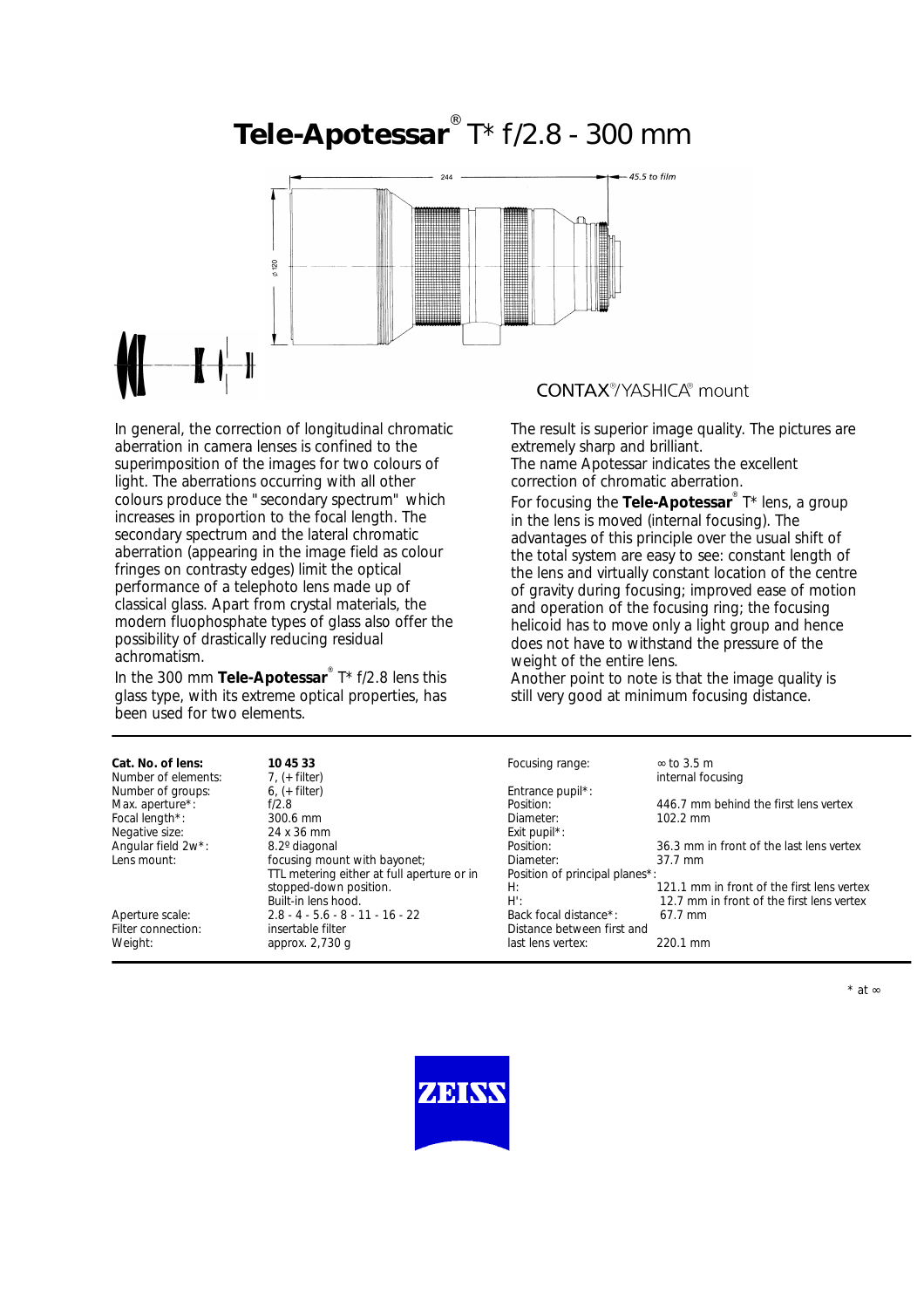## Performance data: **Tele-Apotessar**® T\* f/2.8 - 300 mm Cat. No. 10 45 33

 $1.0$ 

 $0.8$ 

 $0<sub>6</sub>$ 

 $04$ 

 $0.2$ 

 $_{0,0}$ 

#### **1. MTF Diagrams**

The image height u - calculated from the image center - is entered in mm on the horizontal axis of the graph. The modulation transfer  $\overline{T}$  (MTF = Modulation Transfer Factor) is entered on the vertical axis. Parameters of the graph are the spatial frequencies R in cycles (line pairs) per mm given at the top of this page. The lowest spatial frequency corresponds to the upper pair of curves, the highest spatial frequency to the lower pair. Above each graph, the f-number k is given for which the measurement was made. "White" light means that the measurement was made with a subject illumination having the approximate spectral distribution of daylight. Unless otherwise indicated, the performance data refer to large object distances, for which normal photographic lenses are primarily used.

#### **2. Relative illuminance**

In this diagram the horizontal axis gives the image height u in mm and the vertical axis the relative illuminance E, both for full aperture and a moderately stopped-down lens. The values for E are determined taking into account vignetting and natural light decrease.

#### **3. Distortion**

Here again the image height u is entered on the horizontal axis in mm. The vertical axis gives the distortion V in % of the relevant image height. A positive value for V means that the actual image point is further from the image center than with perfectly distortion-free imaging (pincushion distortion); a negative V indicates barrel distortion.

Modulation transfer T as a function of image height u. Slit orientation: tangential --- sagittal White light. Spatial frequencies  $R = 10$ , 20 and 40 cycles/mm